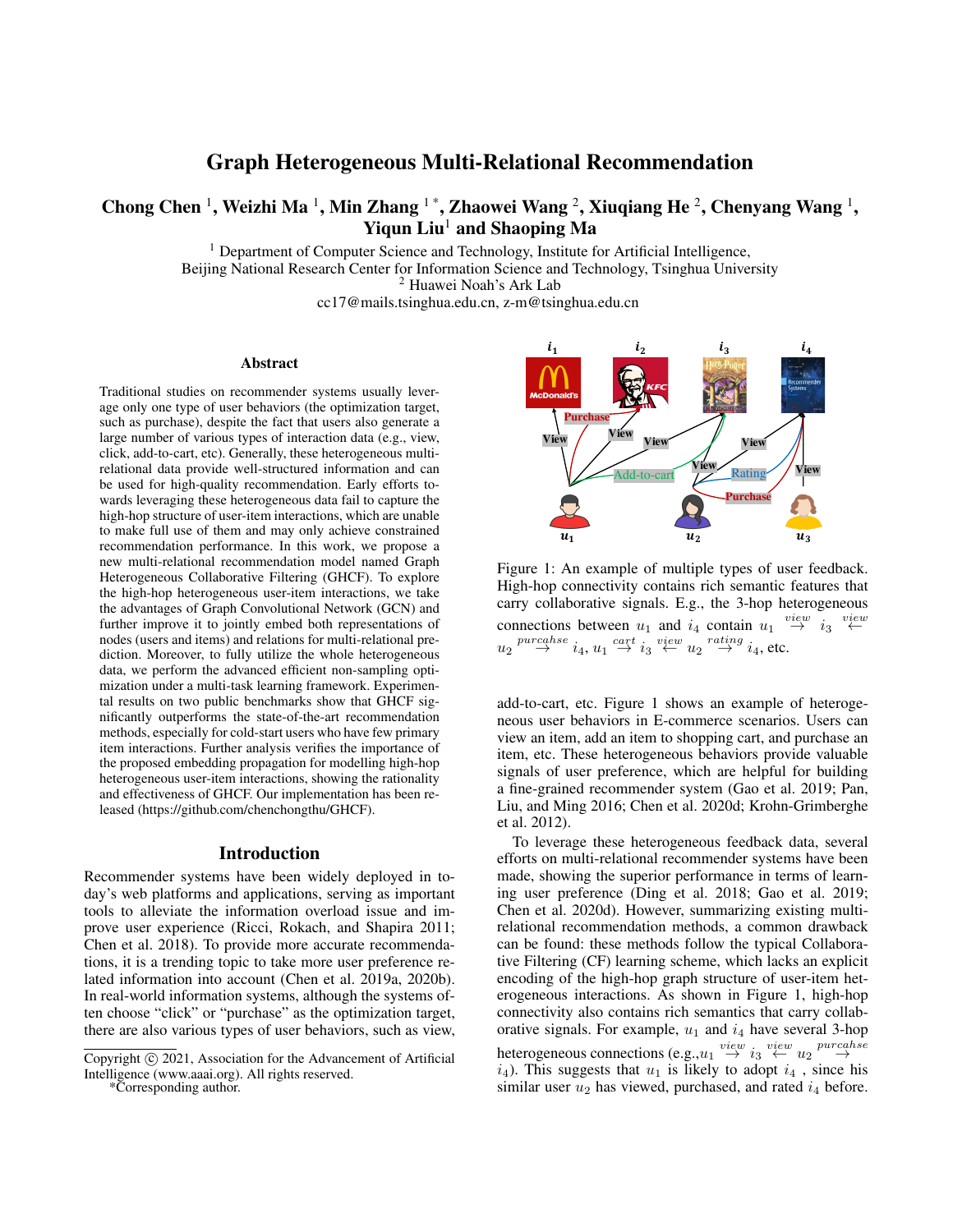However, the high-hop heterogeneous connections have not been well-utilized in previous recommendation work, which compromises the model's effectiveness. Although some recent studies have tried to introduce Graph Convolutional Network (GCN) for recommendation task (Wang et al. 2019a,b,c; He et al. 2020), they only focus on leveraging user-item homogeneous graph with only one type of user behavior. There lacks in-depth investigation of users' heterogeneous behaviors.

Motivated by the above observations, we propose to construct a unified heterogeneous graph based on multiple types of behavioral data. We further propose a novel model named Graph Heterogeneous Collaborative Filtering (GHCF), which not only seamlessly incorporates the auxiliary user behaviors into recommendation, but also considers the high-hop connectivities among the heterogeneous feedback data. Specifically, different from existing GCN applications which are either restricted to non-relational graph setting (Bruna et al. 2013; Velickovic et al. 2017) or limited to learning only node representations (Marcheggiani and Titov 2017; Schlichtkrull et al. 2018), the GCN propagation layer in GHCF is further enhanced to jointly embed both representations of nodes (user and item) and relations for multirelational prediction. Besides, we perform multi-task learning with the advanced efficient non-sampling optimization (Chen et al. 2019b, 2020c) in model training. In contrast to sampling, non-sampling strategy computes the gradient over the whole data (including all non-observed data) and can easily converge to a better optimum in a more stable way (Xin et al. 2018; Wang et al. 2018). Through these designs, our GHCF method effectively addresses the main challenges and helps to exploit auxiliary behaviors for a better prediction on the target behavior. The main contributions of this work are as follows:

- We propose a novel neural model named GHCF for multirelational recommendation, which uncovers the underlying relationships among heterogeneous user-item interactions and shows multi-task ability to predict various types of user behaviors using one unified model.
- We design relation-aware GCN propagation layers, which jointly embed both representations of nodes (users and items) and relations in a graph to explicitly exploit the collaborative high-hop signals.
- Extensive experiments are conducted on two benchmark datasets. The results show that GHCF consistently and significantly outperforms the state-of-the-art recommendation models, especially for cold-start users.

## Related Work

#### Multi-relational Recommendation

Multi-relational (or multi-behavior) recommendation is an emerging branch in the research community of recommender systems, which aims to leverage multiple user behavior data to improve the recommendation performance on the target behavior (Gao et al. 2019; Chen et al. 2020d; Jin et al. 2020; Zhou et al. 2019). Early research naturally extends the Matrix Factorization (MF) methods to perform

multiple learning of different behaviors (Tang et al. 2016; Krohn-Grimberghe et al. 2012; Singh and Gordon 2008). Another line of research addresses the problem from the perspective of learning, which considers multiple types of behaviors by changing the negative sampling strategy and enriching the training set from the auxiliary behavioral data (Ding et al. 2018; Loni et al. 2016; Qiu et al. 2018). Recently, there are also some researchers attempt to develop neural network models to capture the complicated and multitype interactions between users and items (Gao et al. 2019; Chen et al. 2020d). For example, Chen et. al (Chen et al. 2020d) propose an Efficient Heterogeneous Collaborative Filtering model (EHCF), which correlates the prediction of each user behavior in a transfer way for multi-relational recommendation. Summarizing existing multi-relational recommendation methods, they lack an explicit encoding of the high-hop graph structure of user-item heterogeneous interactions, which is the main concern of our GHCF model.

### Graph-based Recommendation

In recent years, Graph Neural Networks (GNNs) have achieved great success due to the powerful capability on representation learning from structured data (Bruna et al. 2013; Hamilton, Ying, and Leskovec 2017; Velickovic et al. 2017). Recently, GNNs have attracted increasing attention in recommendation. For example, GC-MC (Den Berg, Kipf, and Welling 2017) applies graph convolution network on useritem graph, which employs one convolutional layer to exploit the direct connections between users and items. Pin-Sage (Ying et al. 2018) combines random walks with multiple graph convolutional layers on the item-item graph for image recommendation. SpectralCF (Zheng et al. 2018) proposes a spectral convolution operation to discover all possible connectivity between users and items in the spectral domain. NGCF (Wang et al. 2019c) exploits high-order proximity by propagating embeddings on the user-item interaction graph. NGCF is further extended to LightGCN (He et al. 2020) by removing the non-linear activation function and feature transformation in embedding propagation layers to improve the performance of CF tasks. Besides these works on user-item interaction data, there are also GNN models for recommendation with side information, such as socialaware recommendation (Fan et al. 2019) and knowledge enhanced recommendation (Wang et al. 2019b). In this paper, we present a graph heterogeneous collaborative filtering model, which incorporates heterogeneous feedback data in graph convolutional networks for recommendation with multiple user behaviors.

### Preliminaries

### Problem Formulation

We denote the user and item sets as  $U$  and  $V$ , respectively. We use  $u$  to denote a user, and  $v$  to denote an item. The user-item heterogeneous interactions are denoted as  $\{Y_{(1)}, Y_{(2)}, ..., Y_{(K)}\}$ , where  $Y_{(k)} = [y_{(k)uv}]_{|U| \times |V|} \in$  $\{0, 1\}$  indicates whether user u has interacted with item v under behavior  $k$ , and  $K$  is the number of user behavior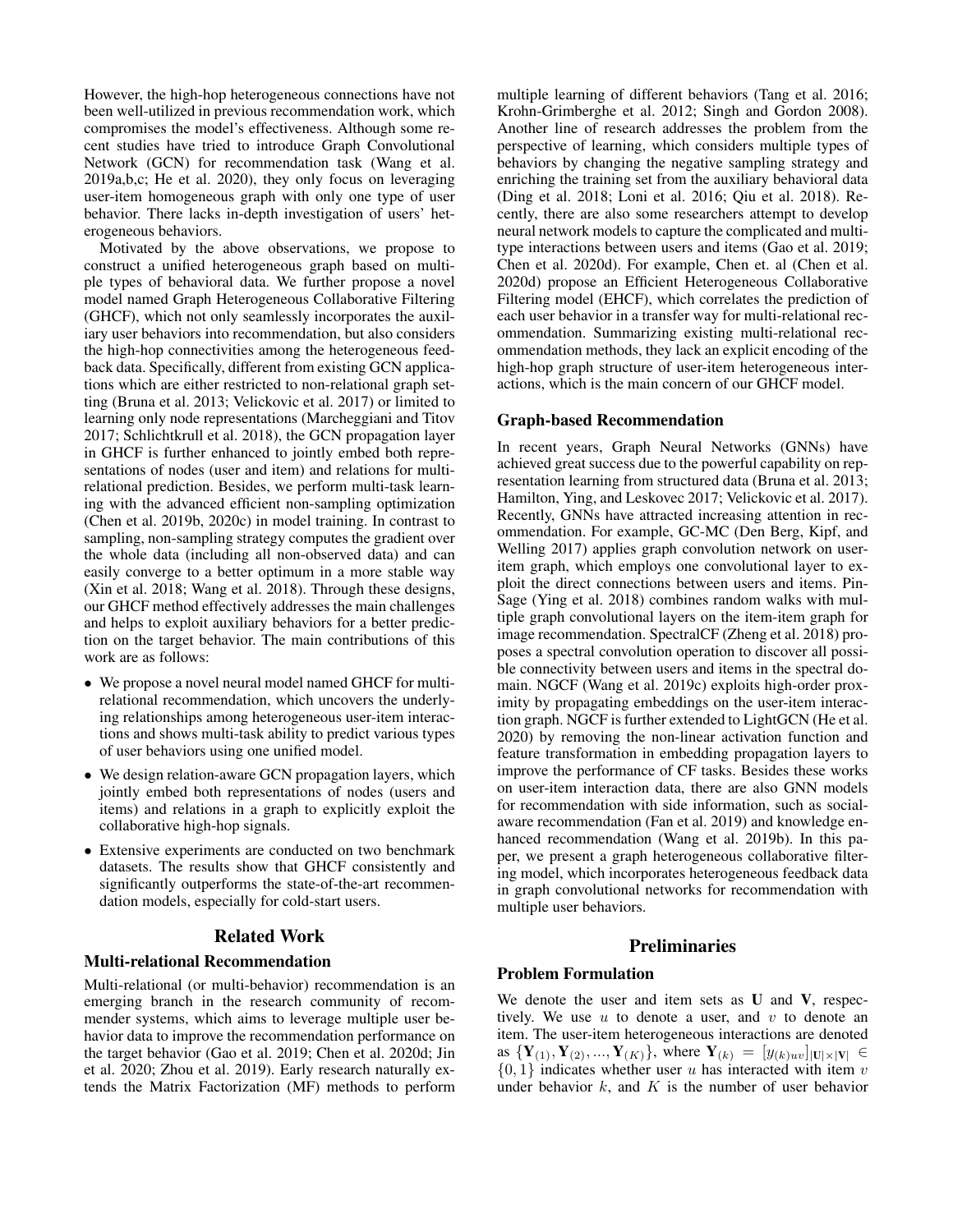types. Generally, multi-relational recommendation has a target behavior to be optimized, which we denote as  $Y_{(K)}$ . An example of the target behavior is the purchase behavior in E-commerce, and other behaviors include view, click, addto-cart, etc. Given a target user  $u$ , the multi-relational recommendation task is to estimate the likelihood  $\hat{y}_{(K)uv}$  that a user  $u$  will interact with an item  $v$  under the target behavior. The items (uninteracted under the target behavior) are ranked in descending order of  $\hat{y}_{(K)uv}$  to provide the Top-N item recommendation list.

#### Graph Convolutional Networks

Most existing research on graph convolutional networks (Bruna et al. 2013; Hamilton, Ying, and Leskovec 2017; Velickovic et al. 2017) are focused on learning representations of nodes in simple undirected graphs. Given a graph  $\mathcal{G} = (\mathcal{V}, \mathcal{E})$ , where V denotes the set of nodes and E denotes the set of edges, respectively. The node representation obtained from a single GCN layer is defined as:

$$
\mathbf{E} = \sigma(\hat{\mathbf{A}}\mathbf{E}^{(0)}\mathbf{W})\tag{1}
$$

where  $\hat{\mathbf{A}} = \mathbf{D}^{-\frac{1}{2}} (\mathbf{A} + \mathbf{I}) \mathbf{D}^{-\frac{1}{2}}$  is the normalized adjacency matrix with added self-connections and D is a diagonal degree matrix, which is defined as  $\mathbf{D}_{ii} = \sum_j (\mathbf{A} + \mathbf{I})_{ij}$ ; I denotes an identity matrix;  $E^{(0)}$  is the set **E** at the initial message-passing iteration. The model parameter is denoted as W and  $\sigma$  is an activation function. The GCN representation E encodes the immediate neighborhood of each node in the graph. For capturing high-hop dependencies in the graph, several GCN layers can be stacked as:

$$
\mathbf{E}^{(l)} = \sigma(\hat{\mathbf{A}}\mathbf{E}^{(l-1)}\mathbf{W}^{(l)})
$$
 (2)

where l denotes the number of layers and  $W^{(l)}$  is layerspecific parameter.

For a relational graph  $\mathcal{G} = (\mathcal{V}, \mathcal{E}, \mathcal{R})$  where  $\mathcal R$  denotes the set of relations, a commonly used GCN formulation is as follows (Marcheggiani and Titov 2017; Schlichtkrull et al. 2018):

$$
\mathbf{E}^{(l)} = \sigma(\hat{\mathbf{A}}\mathbf{E}^{(l-1)}\mathbf{W}_r^{(l)})
$$
(3)

where  $W_r^{(l)}$  is the relation specific parameters of the model. However, this formulation leads to over-parameterization and embeds only nodes in the graph. Thus it need to be improved to support multi-relational recommendation.

### Graph Heterogeneous Collaborative Filtering

In this section, we present the proposed GHCF model. The overall architecture is described in Figure 2, which has three important components: 1) Embedding propagation layers, which embed both nodes and relations in heterogeneous user-item interaction data; 2) Multi-task prediction module, which predicts the likelihood that a user will interact with an item under each relation type; 3) Efficient non-sampling learning module to achieve more effective and stable model optimization.



Figure 2: An illustration of GHCF model.

#### Embedding Propagation Layers

The embedding propagation layers in our model are built upon the message-passing architecture of GCNs (Bruna et al. 2013; Hamilton, Ying, and Leskovec 2017; Velickovic et al. 2017) to capture the CF signals along with the graph structure of user-item heterogeneous interactions. The basic idea of GCNs is to learn representation for nodes by smoothing features over the graph. In our model, the representation of a user (or item) is modeled by accumulating the incoming messages from all the heterogeneous interacted items (or users). A general method to achieve the above target is like Eq. (3), which can be re-written as:

$$
\mathbf{e}_{u}^{(l)} = \sigma\left(\sum_{(v,r)\in\mathcal{N}(u)}\frac{1}{\sqrt{|\mathcal{N}_{u}| |\mathcal{N}_{v}|}} \mathbf{W}_{r}^{(l)} \mathbf{e}_{v}^{(l-1)}\right) (4)
$$

where  $\mathcal{N}(u)$  and  $\mathcal{N}(v)$  are the set of immediate neighbors of u and v, respectively;  $W_r^{(l)}$  is the relation specific parameters of the model; The symmetric normalization term  $\frac{1}{\sqrt{1-\frac{1}{\sqrt{1-\frac{1}{\sqrt{1-\frac{1}{\sqrt{1-\frac{1}{\sqrt{1-\frac{1}{\sqrt{1-\frac{1}{\sqrt{1-\frac{1}{\sqrt{1-\frac{1}{\sqrt{1-\frac{1}{\sqrt{1-\frac{1}{\sqrt{1-\frac{1}{\sqrt{1-\frac{1}{\sqrt{1-\frac{1}{\sqrt{1-\frac{1}{\sqrt{1-\frac{1}{\sqrt{1-\frac{1}{\sqrt{1-\frac{1}{\sqrt{1-\frac{1}{\sqrt{1-\frac{1}{\sqrt{1-\frac{1}{\sqrt{1-\frac{1}{\sqrt{1-\frac{1}{\sqrt{1-\frac{1}{\sqrt{1-\frac{1$  $\frac{1}{\left|\mathcal{N}_u\right|\left|\mathcal{N}_v\right|}$  is used to avoid the scale of embeddings increasing with graph convolution operations. However, this formulation suffers from over-parameterization and embeds only nodes in the graph.

To address the above issues, in our model we perform composition  $(\phi)$  of a neighboring node v with respect to its relation  $r$  to model the relational user-item interactions. Inspired by entity-relation composition operations used in knowledge graph embedding approaches (Bordes et al. 2013; Vashishth et al. 2019), the message passing equation of our model is defined as:

$$
\mathbf{e}_{u}^{(l)} = \sigma\left(\sum_{(v,r)\in\mathcal{N}(u)}\frac{1}{\sqrt{|\mathcal{N}_{u}| |\mathcal{N}_{v}|}}\mathbf{W}^{(l)}\phi(\mathbf{e}_{v}^{(l-1)},\mathbf{e}_{r}^{(l-1)})\right)
$$
\n(5)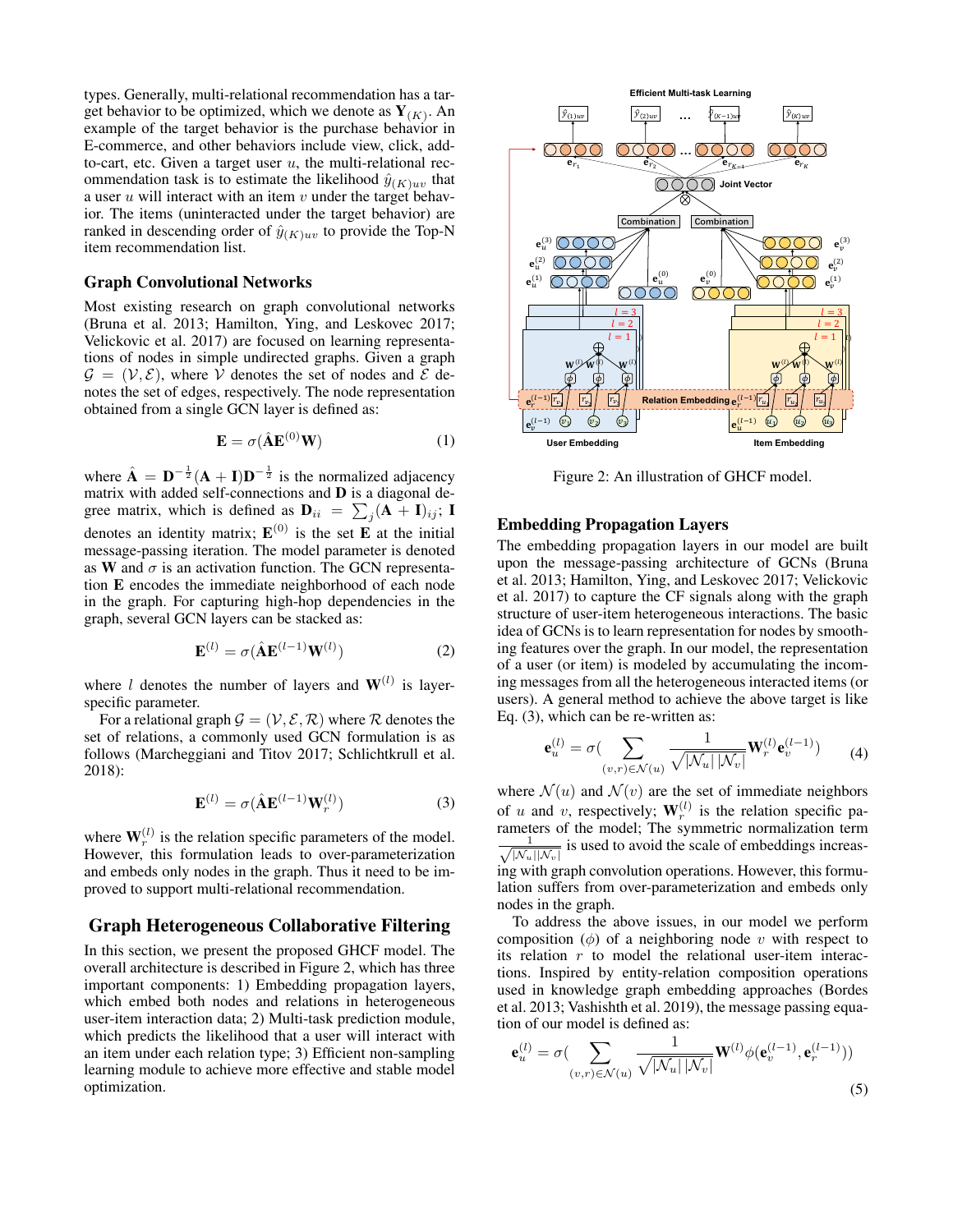where  $\mathbf{W}^{(l)}$  is layer-specific,  $\phi$  is a composition operator to incorporate relation embeddings into the GCN formulation. The activation function  $\sigma$  is LeakyReLU (Maas, Hannun, and Ng 2013). Eq. (5) allows our model to be relation-aware while being linear  $(O(|\mathcal{R}|d))$  in the number of feature dimensions. Specifically, in our model the composition operator is defined as:

$$
\phi(\mathbf{e}_v, \mathbf{e}_r) = \mathbf{e}_v \odot \mathbf{e}_r \tag{6}
$$

where  $\odot$  denotes the element-wise product of vectors. Note that other composition methods like subtraction (Bordes et al. 2013) and neural network approaches (He et al. 2017; Socher et al. 2013) can also be applied, we leave it as future work.

It is worth noting that in our model, we aggregate only the connected neighbors and do not integrate the target node itself (i.e., self-connection). This is also adopted in Light-GCN (He et al. 2020), which shows that through the layer combination operation (to be introduced in the next subsection), the model has already captured the same effect as selfconnections in this way.

After the node embedding update defined in Eq. (5), the relation embeddings are also transformed as follows:

$$
\mathbf{e}_r^{(l)} = \mathbf{W}_{rel}^{(l)} \mathbf{e}_r^{(l-1)} \tag{7}
$$

where  $\mathbf{W}_{rel}^{(l)}$  is a layer-specific parameter which projects all the relations to the same embedding space as nodes and allows them to be utilized in the next GCN layer.

For the first-hop propagation,  $\mathbf{e}_u^{(0)}, \mathbf{e}_v^{(0)}, \mathbf{e}_r^{(0)}$  are initial features for node  $u, v$  and relation r respectively, which is generated through an ID embedding layer.

### Multi-task Prediction

After propagating with  $L$  layers, we obtain multiple representations for user  $u$ , item  $v$ , and relation  $r$ . The representations obtained from different layers emphasize the information passed from different hops. E.g., the first layer enforces smoothness on users and items that have interactions, the second layer smooths users (items) that have overlap on interacted items (users), and higher-layers capture higherorder proximity (He et al. 2020; Wang et al. 2019c). Thus we further combine them to get the final representations:

$$
\mathbf{e}_{u} = \sum_{l=0}^{L} \frac{1}{L+1} \mathbf{e}_{u}^{(l)}; \ \mathbf{e}_{v} = \sum_{l=0}^{L} \frac{1}{L+1} \mathbf{e}_{v}^{(l)}; \ \mathbf{e}_{r} = \sum_{l=0}^{L} \frac{1}{L+1} \mathbf{e}_{r}^{(l)}
$$
(8)

Note that a uniform weight  $1/(L + 1)$  is set to each embedding layer, which leads to good performance in general. Other weighting strategies such as attention mechanisms (Vaswani et al. 2017) can also be applied, we leave it as future work.

To predict the likelihood of users' multiple behaviors on items, the learnt representation of each behavior is incorporated as a separated prediction layer. Specifically, let  $e_{r_k}$ denotes the learnt representation of the k−th behavior, the likelihood that user  $u$  will perform the  $k$ -th behavior on item  $v$  is estimated by:

$$
\hat{y}_{(k)uv} = \mathbf{e}_u^T \cdot diag(\mathbf{e}_{r_k}) \cdot \mathbf{e}_v = \sum_i^d e_{u,i} e_{r_k,i} e_{v,i} \quad (9)
$$

where  $diag(\mathbf{e}_{r_k})$  denotes a diagonal matrix whose diagonal elements equal to  ${\bf e}_{r_k}$  correspondingly and  $d$  denotes the embedding size.

#### Efficient Multi-task Learning without Sampling

To learn model parameters in a more effective and stable way, we apply the efficient non-sampling learning (Chen et al. 2020c) to optimize our GHCF model. It is a recently proposed learning method and has been shown to be superior in both effectiveness and efficiency than traditional sampling-based learning methods (Chen et al. 2020a,c,d) (e.g., Bayesian Personalized Ranking loss (Rendle et al.  $(2009)$ ). Take a single k-th behavior as an example, for a batch of users  $\bf{B}$  and the whole item set  $\bf{V}$ , the traditional weighted regression loss is:

$$
\mathcal{L}_k(\Theta) = \sum_{u \in \mathbf{B}} \sum_{v \in \mathbf{V}} c_{uv}^k (y_{(k)uv} - \hat{y}_{(k)uv})^2
$$
 (10)

where  $c_{uv}^k$  denotes the weight of entry  $y_{(k)uv}$ . As can be seen, the time complexity of computing this loss is  $O(|\mathbf{B}||\mathbf{V}|d)$ , which is generally unaffordable in practice. Based on the derivation of previous work (Chen et al. 2020c,d), if the instance weight  $c_{uv}^k$  is simplified to  $c_v^k$ , a more efficient form of Eq. (10) can be obtained, which is:

$$
\tilde{\mathcal{L}}_{k}(\Theta) = \sum_{u \in \mathbf{B}} \sum_{v \in \mathbf{V}_{(u)}^{k+}} \left( (c_{v}^{k+} - c_{v}^{k-}) \hat{y}_{(k)uv}^{2} - 2c_{v}^{k+} \hat{y}_{(k)uv} \right) \n+ \sum_{i=1}^{d} \sum_{j=1}^{d} \left( (e_{r_{k},i} e_{r_{k},j}) \left( \sum_{u \in \mathbf{B}} e_{u,i} e_{u,j} \right) \left( \sum_{v \in \mathbf{V}} c_{v}^{k-} e_{v,i} e_{v,j} \right) \right)
$$
\n(11)

where  $V_{(u)}^{k+}$  denotes the interacted items of user u under the behavior k. The complexity of Eq.(11) is  $O((|\mathbf{B}|+|\mathbf{V}|)d^2 +$  $|\mathbf{V}^{k+}|d$ ). Since  $|\mathbf{V}^{k+}|$  is the number of positive user-item interactions under the k-th behavior and  $|\mathbf{V}^{k+}| \ll |\mathbf{B}||\mathbf{V}|$  in practice, the complexity is reduced significantly compared with Eq. (10). The proof can be made by reformulating the expensive loss over all negative instances using a partition and a decouple operation, which largely follows from that in (Chen et al. 2020c,d) with little variations.

Multi-task learning (MTL) is a paradigm that performs joint training on the models of different but correlated tasks, so as to obtain a better model for each task (Argyriou, Evgeniou, and Pontil 2007). To better learn parameters from all the heterogeneous data, we propose a MTL objective function defined as follows:

$$
\mathcal{L}(\Theta) = \sum_{k=1}^{K} \lambda_k \tilde{\mathcal{L}}_k(\Theta) + \mu \|\Theta\|_2^2 \tag{12}
$$

where K is the number of types of users' behavior,  $\lambda_k$  is added to control the influence of the  $k$ -th behavior on the joint training, which is a hyper-parameter to be specified for different datasets. We additionally enforce that  $\sum_{k=1}^{K} \lambda_k =$ 1 to facilitate the tuning of these hyper-parameters.  $\bar{L}_2$  regularization parameterized by  $\mu$  on  $\Theta$  is conducted to prevent overfitting.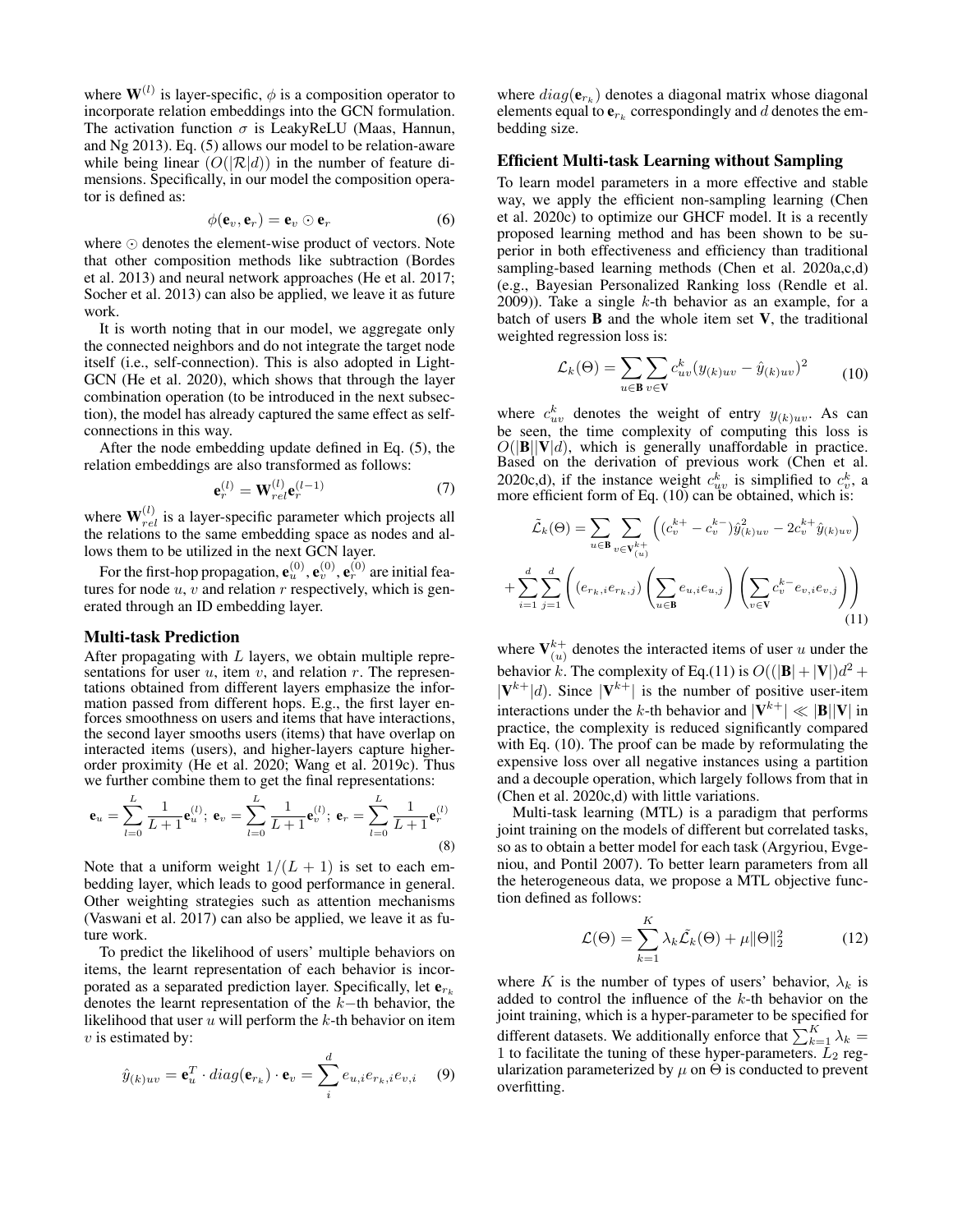| <b>Dataset</b> | #User  | #Item  | #View     | #Add-to-cart #Purchase |         |
|----------------|--------|--------|-----------|------------------------|---------|
| <b>Beibei</b>  | 21.716 | 7.977  | 2.412.586 | 642.622                | 304,576 |
| Taobao         | 48.749 | 39.493 | 1.548.126 | 193.747                | 259,747 |

Table 1: Statistical details of the evaluation datasets.

To optimize the objective function, we use mini-batch Adam (Kingma and Ba 2014) as the optimizer. Its main advantage is that the learning rate can be self-adaptive during the training phase, which eases the pain of choosing a proper learning rate. Dropout is an effective solution to prevent neural networks from overfitting (Srivastava et al. 2014). We propose to employ two widely used dropout methods: message dropout and node dropout in our model.

### Experiments

### Experimental Settings

Datasets We experiment with two real-world e-commerce datasets: *Beibei* and *Taobao* <sup>2</sup> . The two datasets contain three types of user behaviors, including view, add-to-cart, and purchase. The target behavior of the recommendation task is purchase. The two datasets are preprocessed to filter out users and items with less than 5 purchase interactions. After that, the last purchase records of users are used as test data, the second last records are used as validation data, and the remaining records are used for training. Note that for objective comparison, in our experiments the two datasets are exactly the same as those used in (Chen et al. 2020d)<sup>3</sup>, in which the split datasets are publicly available. The statistical details of the datasets are summarized in Table 1.

Baselines To demonstrate the effectiveness of our GHCF model, we compare it with several state-of-the-art methods. The baselines are classified into two categories based on whether they utilize single-behavior or heterogeneous data. The compared single-behavior methods include:

- BPR (Rendle et al. 2009), a widely used pairwise learning method for item recommendation.
- NCF (He et al. 2017), a state-of-the-art deep learning method which combines MF with a multilayer perceptron (MLP) model for item ranking.
- ENMF (Chen et al. 2020c), a state-of-the-art nonsampling recommendation method for Top-N recommendation.
- LightGCN (He et al. 2020), a state-of-the-art graph neural network model which simplifies the design of GNN to make it more appropriate for recommendation.

The second category that leverages heterogeneous data are as follows:

- CMF (Zhao et al. 2015), it decomposes the data matrices of multiple behavior types simultaneously.
- MC-BPR (Loni et al. 2016), it adapts the negative sampling rule in BPR for heterogeneous data.
- NMTR (Gao et al. 2019), a state-of-the-art method which combines the recent advances of NCF modeling and the efficacy of multi-task learning.
- EHCF (Chen et al. 2020d), a state-of-the-art method which correlates the prediction of each behavior in a transfer way and adopts non-sampling learning for multirelational recommendation.

Evaluation Methodology All experiments are run on the same machine (Intel Xeon 8-Core CPU of 2.4 GHz and single NVIDIA GeForce GTX TITAN X GPU) for fair comparison. We apply the widely used leave-one-out technique (Gao et al. 2019; Rendle et al. 2009; Chen et al. 2020d) and then adopt two popular metrics, HR (Hit Ratio) and NDCG (Normalized Discounted Cumulative Gain), to judge the performance of the ranking list. HR is a recall-based metric, measuring whether the testing item is in the Top-N list, while NDCG is position-sensitive, which assigns higher scores to hits at higher positions. For each user, our evaluation protocol ranks all the items except the positive ones in the training set. In this way, the obtained results are more persuasive than ranking a random subset of negative items only (Krichene and Rendle 2020). For each method, we randomly initialize the model and run it five times. After that, we report the average results.

Parameter settings We search for the optimal parameters on validation data and evaluate the model on test data. The parameters for all baseline methods are initialized as in the corresponding papers, and are then carefully tuned to achieve optimal performances. After the tuning process, the batch size is set to 256, the size of the latent factor dimension  $d$  is set to 64. The learning rate is set to 0.001. We set the negative sampling ratio as 4 for samplingbased methods, an empirical value that shows good performance. For non-sampling methods ENMF, EHCF and our GHCF, the negative weight is set to 0.01 for Beibei and 0.1 for Taobao. The number of graph layers is set to 4, and the dropout ratio was set to 0.8 for Beibei and Taobao to prevent overfitting. Our implementation has been released (https://github.com/chenchongthu/GHCF).

## Performance Comparison

The performance comparison results are presented in Table 2. To evaluate on different recommendation lengths, we set the length  $N = 10, 50,$  and 100 in our experiments. From the results, the following observations can be made:

First and foremost, our proposed GHCF achieves the best performance on the two datasets, significantly outperforming all the state-of-the-art baseline methods with p-values smaller than 0.01. The average improvement of our model to the best baseline EHCF is 16.9% on Beibei dataset and 14.2% on Taobao dataset, which verifies the effectiveness of our model. The substantial improvements can be attributed to two reasons: 1) the proposed relation-aware GCN layers, which explicitly exploit the collaborative high-hop signals; 2) the efficient non-sampling learning module, which is more effective and stable than traditional negative sampling learning strategy.

<sup>2</sup> https://tianchi.aliyun.com/dataset/dataDetail?dataId=649 3 https://github.com/chenchongthu/EHCF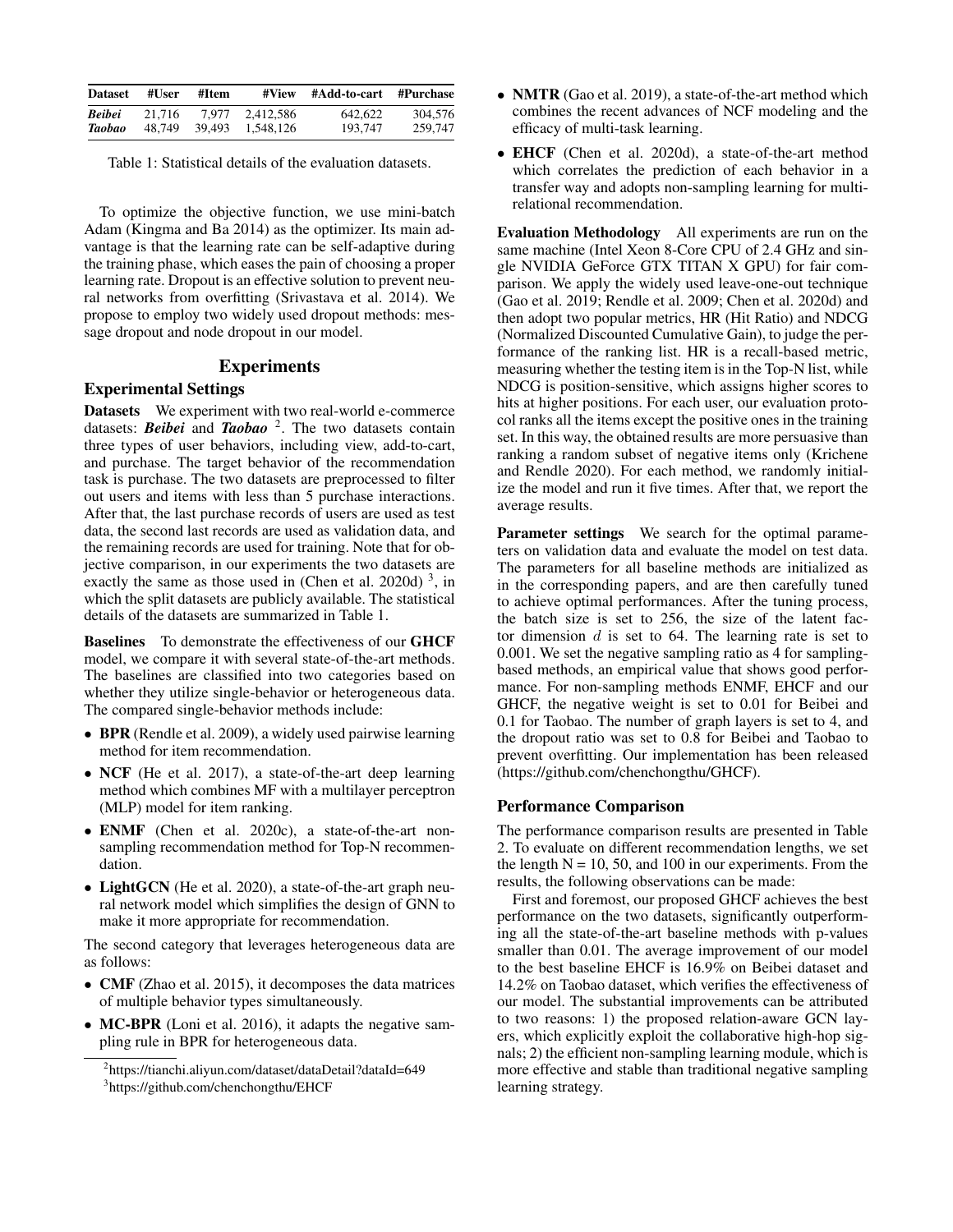| <b>Beibei</b>          |               | <b>HR@10</b> | <b>HR@50</b> | HR@100     | NDCG@10    | NDCG@50    | NDCG@100   |
|------------------------|---------------|--------------|--------------|------------|------------|------------|------------|
|                        | <b>BPR</b>    | 0.0437       | 0.1246       | 0.2192     | 0.0213     | 0.0407     | 0.0539     |
| Single-behavior        | <b>NCF</b>    | 0.0441       | 0.1562       | 0.2343     | 0.0225     | 0.0445     | 0.0584     |
|                        | <b>ENMF</b>   | 0.0464       | 0.1637       | 0.2586     | 0.0247     | 0.0484     | 0.0639     |
|                        | LightGCN      | 0.0451       | 0.1613       | 0.2495     | 0.0232     | 0.0466     | 0.0611     |
|                        | <b>CMF</b>    | 0.0482       | 0.1582       | 0.2843     | 0.0251     | 0.0462     | 0.0661     |
|                        | <b>MC-BPR</b> | 0.0504       | 0.1743       | 0.2755     | 0.0254     | 0.0503     | 0.0653     |
| Heterogeneous-behavior | <b>NMTR</b>   | 0.0524       | 0.2047       | 0.3189     | 0.0285     | 0.0609     | 0.0764     |
|                        | <b>EHCF</b>   | 0.1523       | 0.3316       | 0.4312     | 0.0817     | 0.1213     | 0.1374     |
|                        | <b>GHCF</b>   | $0.1922**$   | $0.3794**$   | $0.4711**$ | $0.1012**$ | $0.1426**$ | $0.1575**$ |
|                        |               |              |              |            |            |            |            |
| <b>Taobao</b>          |               | <b>HR@10</b> | HR@50        | HR@100     | NDCG@10    | NDCG@50    | NDCG@100   |
|                        | <b>BPR</b>    | 0.0376       | 0.0708       | 0.0871     | 0.0227     | 0.0269     | 0.0305     |
| Single-behavior        | <b>NCF</b>    | 0.0391       | 0.0728       | 0.0897     | 0.0233     | 0.0281     | 0.0321     |
|                        | <b>ENMF</b>   | 0.0398       | 0.0743       | 0.0936     | 0.0244     | 0.0298     | 0.0339     |
|                        | LightGCN      | 0.0415       | 0.0814       | 0.1025     | 0.0237     | 0.0325     | 0.0359     |
|                        | <b>CMF</b>    | 0.0483       | 0.0774       | 0.1185     | 0.0252     | 0.0293     | 0.0357     |
|                        | <b>MC-BPR</b> | 0.0547       | 0.0791       | 0.1264     | 0.0263     | 0.0297     | 0.0361     |
| Heterogeneous-behavior | <b>NMTR</b>   | 0.0585       | 0.0942       | 0.1368     | 0.0278     | 0.0334     | 0.0394     |
|                        | <b>EHCF</b>   | 0.0717       | 0.1618       | 0.2211     | 0.0403     | 0.0594     | 0.0690     |

Table 2: Performance of different models on two datasets. \*\* denotes the statistical significance for  $p < 0.01$  compared to the best baseline. Note that the results of EHCF are consist with those reported in (Chen et al. 2020d) since we share exactly the same data splits and experimental settings.



Figure 3: Performances of NCF, ENMF, NMTR, EHCF, and our GHCF on users with different number of purchase records.

Second, the methods using heterogeneous feedback data generally outperform methods that only making use of purchase behavior, which shows the complementarity of user heterogeneous feedback. Compared to the best singlebehavior baseline, our GHCF exhibits remarkable average improvements of 208% on Beibei dataset and 116% on Taobao dataset, which clarifies the necessity of introducing heterogeneous feedback data.

Third, the methods with non-sampling learning strategy (ENMF, EHCF, and GHCF) generally perform better than sampling-based methods, especially for multi-relational recommendation task. This is consistent with previous work (Chen et al. 2020d; Gao et al. 2019). Although negative sampling is a widely-used learning strategy, it has been shown not suitable for learning from heterogeneous behavior data (Chen et al. 2020d). To generate a training instance, sampling-based methods (e.g., MC-BPR, NMTR) generally need to sample a negative instance for every observed interaction (regardless of the behavior type). This produces a much larger randomness in total  $(K$  times than singlebehavior scenario) and would inevitably lead to information loss. This explains why non-sampling methods EHCF and GHCF outperform the state-of-the-art sampling-based method NMTR substantially.

### Handling Data Sparsity Issue

Data sparsity is a big challenge in recommendation (Volkovs, Yu, and Poutanen 2017) because it is hard to establish optimal representations for inactive users with few interactions. Multi-relational recommendation which utilizes auxiliary behavior data provides a solution to alleviate the data sparsity issue. Thus we further investigate how our GHCF model performs for the users with few records of target behavior. Figure 3 illustrates the results w.r.t. HR@100 on different user groups in Beibei and Taobao. For other metrics, the observations are similar.

From the figure, we can see that our GHCF consistently outperforms other models including the state-of-theart multi-relational methods like NMTR and EHCF, especially for the first user group with only 5-8 purchase records. Some methods have a slight descent in the middle, we think it is because of the size difference of auxiliary behavioral data. For example, on Taobao dataset the number of auxiliary behavioral records for users who have 5-8 purchase records is much more than users who have 17-20 purchase records. Typically, the data of low-level behaviors (e.g., view) is easier to collect and has a larger volume than the target behavior (e.g., purchase). The results indicate the effectiveness of leveraging auxiliary behavior to alleviate the data sparsity issue and the strong power of our GHCF model.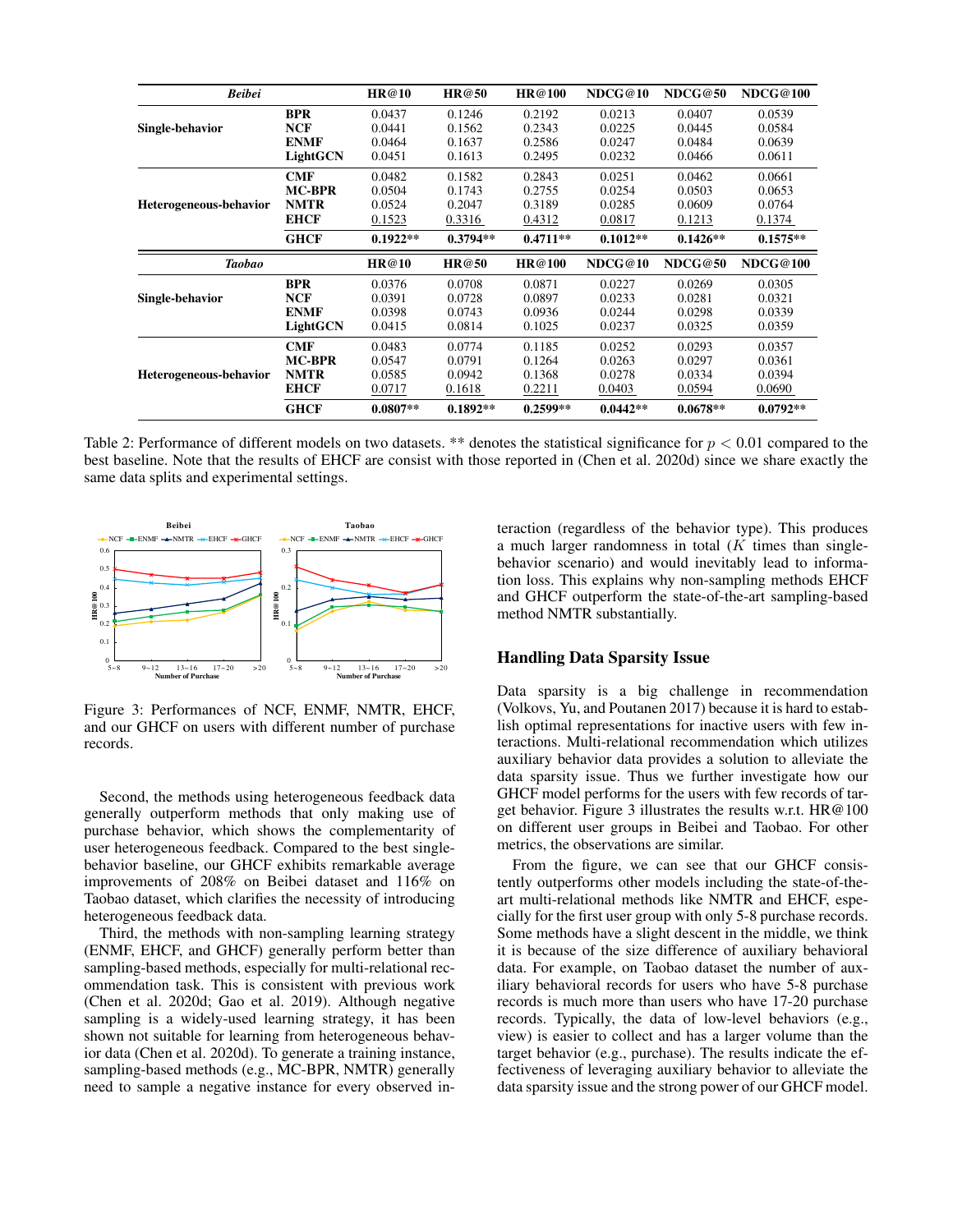

Figure 4: Effect of auxiliary behavior data.

|        |        | <b>Beibei</b> | <b>Taobao</b> |          |  |
|--------|--------|---------------|---------------|----------|--|
|        | HR@100 | NDCG@100      | HR@100        | NDCG@100 |  |
| GHCF-1 | 0.4569 | 0.1494        | 0.2473        | 0.0755   |  |
| GHCF-2 | 0.4636 | 0.1498        | 0.2501        | 0.0778   |  |
| GHCF-3 | 0.4674 | 0.1551        | 0.2567        | 0.0787   |  |
| GHCF-4 | 0.4711 | 0.1575        | 0.2599        | 0.0792   |  |
| GHCF-5 | 0.4681 | 0.1554        | 0.2558        | 0.0782   |  |

Table 3: Effect of embedding propagation layer numbers

### Ablation Study

To understand the effectiveness of auxiliary behavior data, we conduct experiments with several variants of GHCF:

- GHCF-P: The variant model of GHCF which utilizes only purchase data.
- GHCF-PV: The variant model of GHCF which utilizes purchase data and view data.
- GHCF-PC: The variant model of GHCF which utilizes purchase data and carting data.

Figure 4 shows the performance of different variants. Due to the space limitation, we only show the results on HR@100 metrics. For other metrics, the observations are similar. As shown in the figure, both adding view data and carting data lead to better recommendation performance. When using all the three behavior data, the performance of our GHCF is further improved. This verifies the effectiveness of auxiliary behaviors for user preference modeling. Moreover, we observe that on Beibei dataset, carting behavior contributes more than that on Taobao dataset. The reason may be the size difference of auxiliary behavioral data in the two datasets.

#### Effect of Layer Numbers

To investigate whether GHCF can benefit from multiple embedding propagation layers, we vary the model depth. In particular, we search the layer numbers in the range of [1, 2, 3, 4, 5]. Table 3 summarizes the experimental results, where GHCF-1 indicates the model with one embedding propagation layers, and similar notations for others. From the table, we can see that by increasing the depth of GHCF from one to four, the recommendation results on both Beibei and Taobao datasets are improved. Generally, four propagation layers are sufficient to capture the heterogeneous signals. Deeper layers might introduce noise and lead to overfitting. Moreover, when varying the number of propagation layers, GHCF



Figure 5: Performance of GHCF with different loss coefficient.

is consistently superior to other methods on the two datasets. The above observations verify the effectiveness of GHCF and empirically show that explicit modeling of high-order heterogeneous connections can greatly facilitate the recommendation task.

#### Effect of Loss Coefficient

As the coefficient parameter  $\lambda_k$  in the multi-task loss function plays a pivotal role in GHCF, we investigate its impact on the performance. There are three behavior types in Beibei and Taobao (view, add-to-cart, and purchase), which means there are three loss coefficients  $\lambda_1$ ,  $\lambda_2$ , and  $\lambda_3$ , respectively. As  $\lambda_1 + \lambda_2 + \lambda_3 = 1$ , when  $\lambda_1$  and  $\lambda_2$  are given, the value of  $\lambda_3$  is determined. We tune the three coefficients in  $[0, 1/6, 2/6, 3/6, 4/6, 5/6, 1]$  and plot the results of HR@100 in Figure 5 where darker block means better performance. In the figure, outermost blocks are rather shallow since they represent a zero  $\lambda_3$ , which is the coefficient of the target behavior (purchase). For both datasets, the best performances of our GHCF are achieved at almost the same setting:  $(1/6, 4/6, 1/6)$ . On Beibei dataset, a relatively large coefficient of carting behavior outperforms that of view behavior. While on Taobao dataset, a relative large  $\lambda_1$  generally performs better. We think that it is due to the size difference of auxiliary behavioral data in the two datasets.

#### **Conclusions**

In this work, we study the problem of multi-relational recommendation that considers multiple types of user-item interactions. We propose a novel end-to-end model GHCF, which achieves the target by modelling high-order heterogeneous connectivities in the user-item integration graph. Different from most existing GCN methods, the embedding propagation layers in our model leverage a composition operator to jointly embed both representations of nodes (users and items) and relations for multi-relational prediction. Moreover, we adopt an efficient non-sampling learning module to achieve more effective and stable model optimization. Extensive experiments on two real-world datasets show that GHCF consistently and significantly outperforms the state-of-the-art recommendation models on different evaluation metrics, especially for cold-start users that have few target interactions. Future work includes exploring our GHCF model in other related tasks such as network embedding and multi-label classification.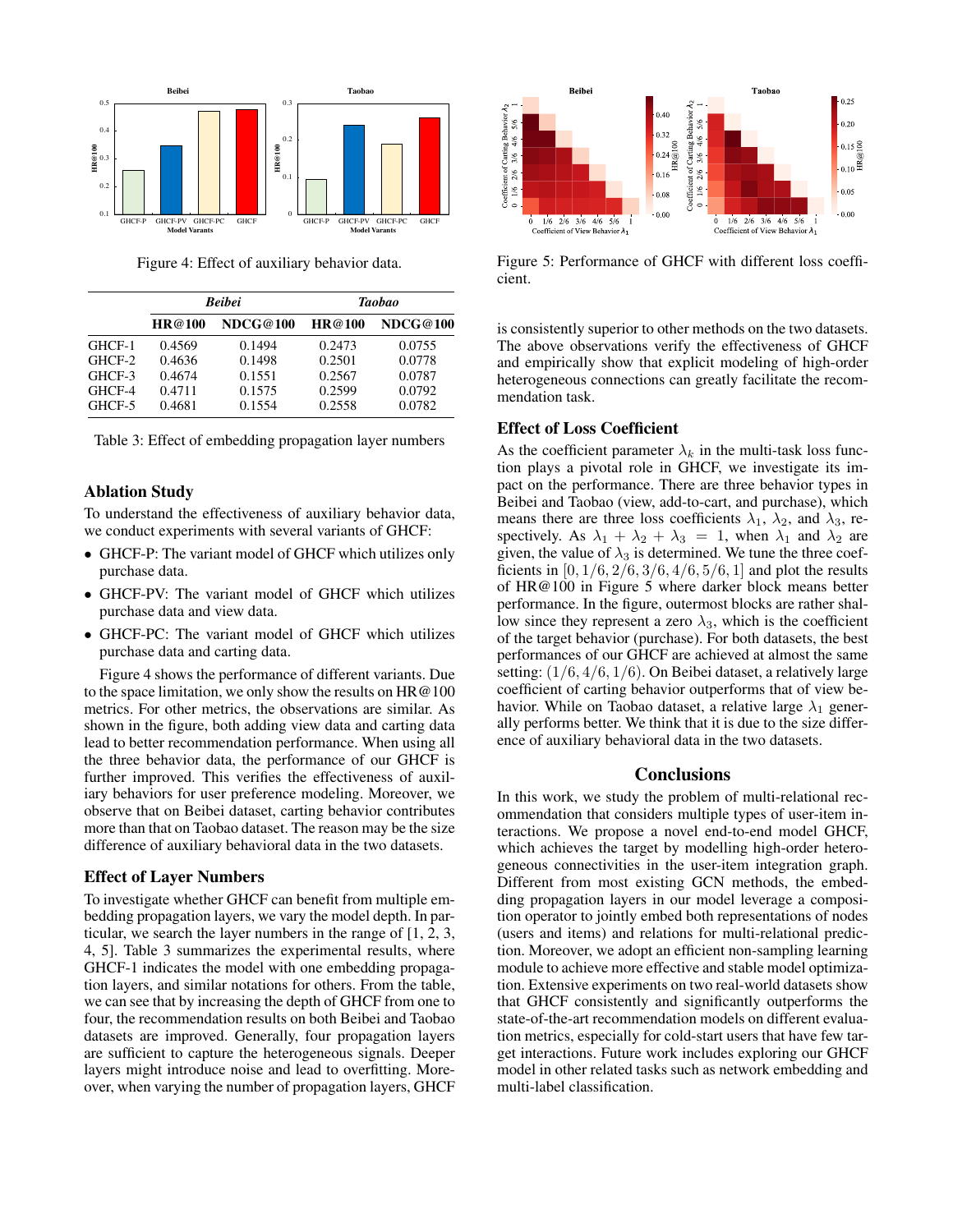# Acknowledgements

This work is supported by the National Key Research and Development Program of China (2018YFC0831900), Natural Science Foundation of China (Grant No. 62002191, 61672311, 61532011) and Tsinghua University Guoqiang Research Institute. This project is also funded by China Postdoctoral Science Foundation (2020M670339). Chong Chen is supported by ByteDance Scholars Program and Dr Weizhi Ma is supported by Shuimu Tsinghua Scholar Program.

### Ethical and Code Statement

Hereby, we consciously assure that:

- The paper reflects the authors' own research and analysis in a truthful and complete manner.
- No portion of this paper has been previously published.
- This paper is not being considered for publication elsewhere.
- This paper has identified and acknowledged all sources used in the creation of the paper, including any graphics, images, tables, and figures, and also including any persons who do not meet the criteria for authorship.
- We have notified AAAI of any conflicts of interest we might have with regard to the work.
- All authors have been personally and actively involved in substantial work leading to the paper, and will take public responsibility for its content.

#### References

Argyriou, A.; Evgeniou, T.; and Pontil, M. 2007. Multi-task feature learning. In *Proceedings of NeurIPS*, 41–48.

Bordes, A.; Usunier, N.; Garcia-Duran, A.; Weston, J.; and Yakhnenko, O. 2013. Translating embeddings for modeling multi-relational data. In *Proceedings of NeurIPS*.

Bruna, J.; Zaremba, W.; Szlam, A.; and Lecun, Y. 2013. Spectral Networks and Locally Connected Networks on Graphs. *arXiv: Learning* .

Chen, C.; Zhang, M.; Liu, Y.; and Ma, S. 2018. Neural Attentional Rating Regression with Review-level Explanations. In *Proceedings of WWW*, 1583–1592.

Chen, C.; Zhang, M.; Liu, Y.; and Ma, S. 2019a. Social Attentional Memory Network: Modeling Aspect-and Friendlevel Differences in Recommendation. In *Proceedings of WSDM*.

Chen, C.; Zhang, M.; Ma, W.; Liu, Y.; and Ma, S. 2020a. Efficient Non-Sampling Factorization Machines for Optimal Context-Aware Recommendation. In *Proceedings of WWW*, 2400–2410.

Chen, C.; Zhang, M.; Ma, W.; Liu, Y.; and Ma, S. 2020b. Jointly Non-Sampling Learning for Knowledge Graph Enhanced Recommendation. Proceedings of SIGIR.

Chen, C.; Zhang, M.; Wang, C.; Ma, W.; Li, M.; Liu, Y.; and Ma, S. 2019b. An Efficient Adaptive Transfer Neural Network for Social-aware Recommendation. In *Proceedings of SIGIR*, 225–234. ACM.

Chen, C.; Zhang, M.; Zhang, Y.; Liu, Y.; and Ma, S. 2020c. Efficient Neural Matrix Factorization without Sampling for Recommendation. *ACM Trans. Inf. Syst.* 38(2). ISSN 1046- 8188.

Chen, C.; Zhang, M.; Zhang, Y.; Ma, W.; Liu, Y.; and Ma, S. 2020d. Efficient Heterogeneous Collaborative Filtering without Negative Sampling for Recommendation. In *Proceedings of AAAI*.

Den Berg, R. V.; Kipf, T.; and Welling, M. 2017. Graph Convolutional Matrix Completion. *arXiv: Machine Learning* .

Ding, J.; Yu, G.; He, X.; Quan, Y.; Li, Y.; Chua, T.-S.; Jin, D.; and Yu, J. 2018. Improving Implicit Recommender Systems with View Data. In *Proceedings of IJCAI*, 3343–3349.

Fan, W.; Ma, Y.; Li, Q.; He, Y.; Zhao, E.; Tang, J.; and Yin, D. 2019. Graph Neural Networks for Social Recommendation .

Gao, C.; He, X.; Gan, D.; Chen, X.; Feng, F.; Li, Y.; Chua, T.-S.; and Jin, D. 2019. Neural Multi-Task Recommendation from Multi-Behavior Data. In *Proceedings of ICDE*.

Hamilton, W. L.; Ying, Z.; and Leskovec, J. 2017. Inductive Representation Learning on Large Graphs 1024–1034.

He, X.; Deng, K.; Wang, X.; Li, Y.; Zhang, Y.; and Wang, M. 2020. LightGCN: Simplifying and Powering Graph Convolution Network for Recommendation. *arXiv preprint arXiv:2002.02126* .

He, X.; Liao, L.; Zhang, H.; Nie, L.; Hu, X.; and Chua, T.- S. 2017. Neural collaborative filtering. In *Proceedings of WWW*, 173–182.

Jin, B.; Gao, C.; He, X.; Jin, D.; and Li, Y. 2020. Multibehavior Recommendation with Graph Convolutional Networks. In *Proceedings of SIGIR*, 659–668.

Kingma, D. P.; and Ba, J. 2014. Adam: A method for stochastic optimization. *arXiv preprint arXiv:1412.6980* .

Krichene, W.; and Rendle, S. 2020. On Sampled Metrics for Item Recommendation. In *Proceedings of KDD*.

Krohn-Grimberghe, A.; Drumond, L.; Freudenthaler, C.; and Schmidt-Thieme, L. 2012. Multi-relational matrix factorization using bayesian personalized ranking for social network data. In *Proceedings of WSDM*, 173–182.

Loni, B.; Pagano, R.; Larson, M.; and Hanjalic, A. 2016. Bayesian personalized ranking with multi-channel user feedback. In *Proceedings of RecSys*, 361–364.

Maas, A. L.; Hannun, A. Y.; and Ng, A. Y. 2013. Rectifier nonlinearities improve neural network acoustic models. In *Proc. icml*, volume 30, 3.

Marcheggiani, D.; and Titov, I. 2017. Encoding Sentences with Graph Convolutional Networks for Semantic Role Labeling 1506–1515.

Pan, W.; Liu, M.; and Ming, Z. 2016. Transfer learning for heterogeneous one-class collaborative filtering. *IEEE Intelligent Systems* 31(4): 43–49.